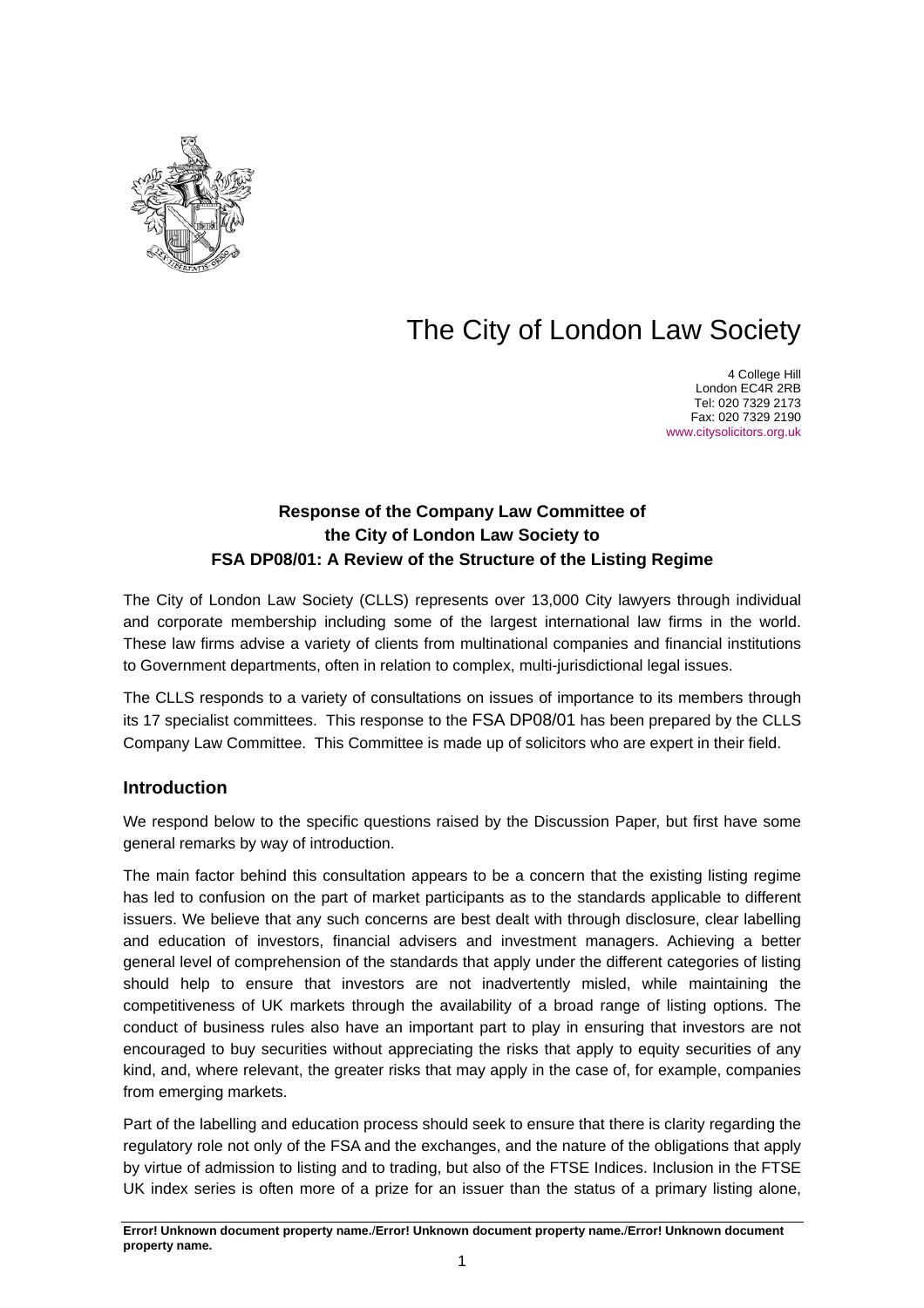since so many investment mandates - particularly in respect of the vast amount of capital represented by tracker or quasi-tracker funds - are driven by the FTSE indexation of shares. In the case of non-UK incorporated companies, admission to the FTSE UK series is possible subject to the issuer meeting a number of tests relating to control and corporate governance, which ensure certain minimum standards are met by the companies in which tracker finds effectively have to invest. However, the FTSE eligibility requirements are opaque so far as many investors are concerned.

#### **Question 1: Do you consider that the UK super-equivalent Listing standards should be retained?**

We believe that the current super-equivalent regime operates well in terms of setting standards which are acceptable to both issuers and investors, and achieving a balance between the UKLA's regulatory objectives of protecting investors and ensuring the competitiveness of the UK's markets. Although not all issuers are able, or wish, to meet the full standards required of a primary listing, in our experience many issuers are willing to opt in to the super-equivalent regime, because of the cachet and correlated access to capital that this brings. Equally, we understand that investors were strongly supportive of the super-equivalent standards when the Wider Review of the Listing Regime was carried out a few years ago, and we imagine that this continues to be the case.

#### **Question 2: Do you consider that the super-equivalent Listing standards should continue to be set by the FSA or should they be determined by the market (exchanges, trade associations or other independent body)?**

We can see merits in the super-equivalent standards, particularly those which involve continuing obligations, being set by the FSA. The UKLA is likely to be in a better position to monitor and enforce compliance with continuing obligations because of its experience and regulatory enforcement powers. Some of the current super-equivalent conditions, such as compliance with the model code, are closely related to the market abuse regime. Others, such as the related party and substantial transaction rules, require vetting of circulars, which ties closely in with the vetting of prospectuses. The FSA's enforcement procedures and its powers to censure and fine issuers and their directors provide a regulatory regime which is generally seen as proportionate and effective for purpose. By contrast, an exchange, for example, would not have these powers (and the market would have less trust in regulations aimed at consumer/user protection and market integrity if they were imposed by a commercially motivated body), and its main sanction would be to cancel admission to trading on its market.

These arguments have less force in respect of eligibility requirements which set the threshold to initial listing. A requirement such as the three-year track record does not require ongoing monitoring and arguably sits less well with the UKLA's other functions.

It is worth noting that there are aspects of the overall regime as it currently applies to UK companies that are dealt with outside the UKLA's rules. For example, on pre-emption the Listing Rules provisions have little effect since they merely replicate the company law provisions, but the Pre-emption Group's recommendations in its Statement of Principles have considerable force in the market, despite investor opinion being the only enforcement tool. More fundamentally, inclusion in the FTSE UK Index series is a crucial determinant in many cases of whether an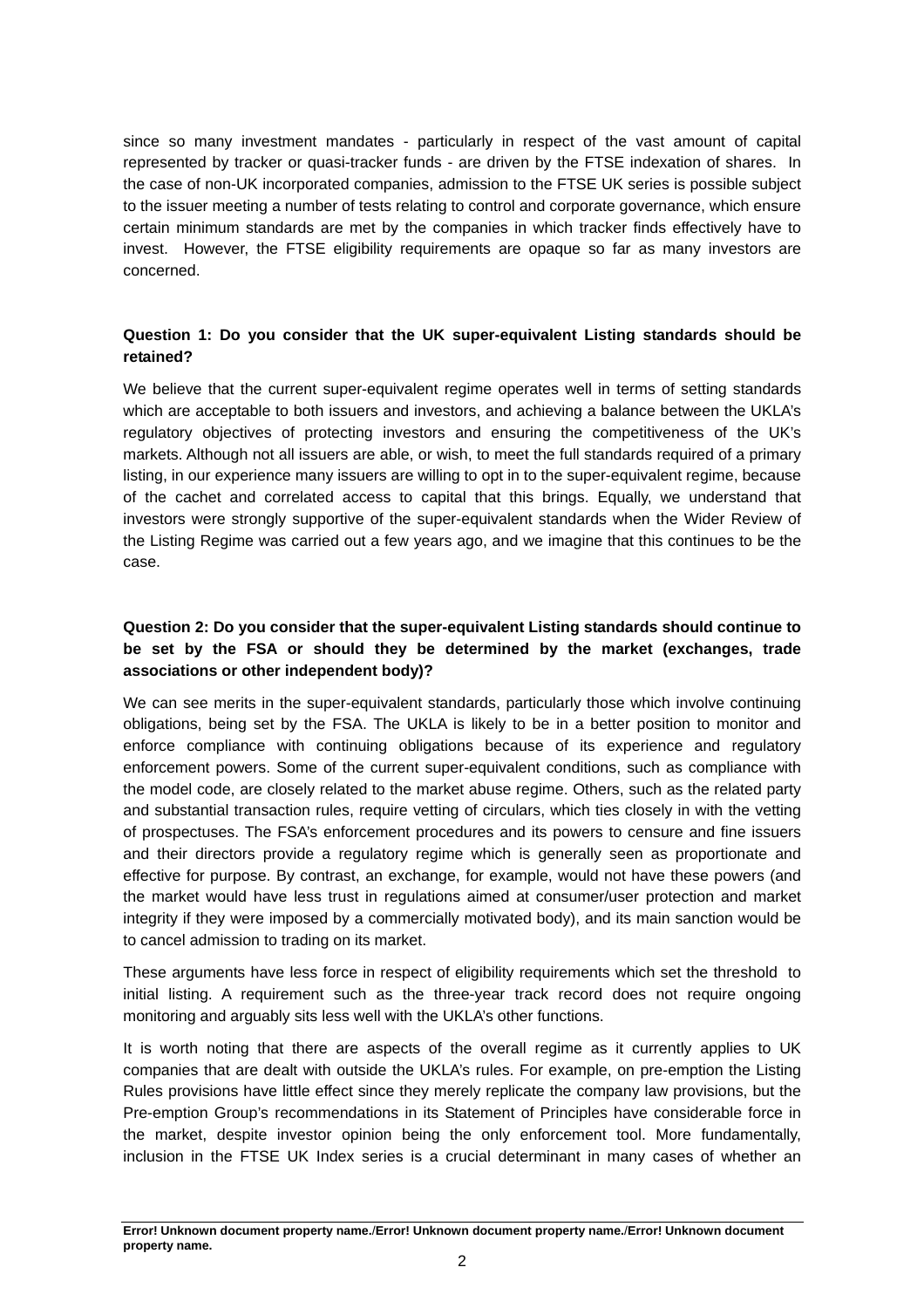investor will invest in a security or not. We support these mechanisms, as they allow the market to drive best practice and maintain flexibility for issuers.

On the other hand, if super-equivalent standards were devolved to other bodies, the increased fragmentation of the regulatory regime might lead to increased investor confusion and uncertainty. It would be more difficult for investors to determine both the specific rules to which a particular issuer was subject and the standards of regulatory oversight operating to enforce compliance with those rules. This would appear to go against the overall objective of clarifying the listing regime which underlies DP08/1.

#### **Question 3: Should we allow equity securities to be admitted to the Official List if they are only to be admitted to trading on a MTF operated by an RIE or an investment firm and not on a Regulated Market of an RIE? If so, on what basis?**

We are not aware of any reason in principle why equity securities should only be admitted to listing if they are admitted to a regulated market operated by a recognised investment exchange. However, we believe a condition of listing should be that the securities are traded on a market that provides an appropriate level of transparency and liquidity.

We consider that the rules that apply to issuers (and others) by virtue of admission to a regulated market - namely the DTR and the PR - are a key part of the listing regime. If they did not apply, broadly equivalent rules would be needed to ensure adequate disclosure is made for the protection of investors. We note, for example, that in the case of securities listed on the Professional Securities Market, which is not a regulated market, the UKLA applies the majority of the DTR and the PR through provisions in the Listing Rules.

The Discussion Paper makes little reference to the Professional Securities Market, which has demonstrated an appetite for listing of GDRs and debt securities by issuers who do not prepare IFRS accounts. We are not clear what the impact on the Professional Securities Market of the proposals discussed in the Discussion Paper would be.

#### **Question 4: Which of the options described above do you consider to be optimal? Please provide the reasons for your chosen option.**

We support Option 2 and do not support Option 1.

We consider that Option 1 would reduce choice for issuers wishing to access the UK markets and for investors who wish to invest in securities within the UK regulatory framework. We note that the FSA's regulatory objectives in relation to its primary markets functions include ensuring the competitiveness of the UK markets, and facilitating access to listed markets for a broad range of enterprises as well as providing an appropriate level of protection for investors in listed securities. We believe that Option 1 would not be aligned with these objectives, for the following reasons:

• Those issuers that wished to have an Official Listing of equity without satisfying the full super-equivalent regime would be more likely to seek an alternative listing venue outside London. For UK investors, this would make investment in those entities more difficult, and the competitiveness of the UK markets would be reduced. As stated in the Discussion Paper, it is difficult to quantify either the value attached by investors to Official Listing or the number or value of investment mandates that require securities to be admitted to the Official List (rather than being traded on a regulated market or recognised stock exchange) in the UK. However, there must be a risk that for overseas issuers, without the badge of listing, the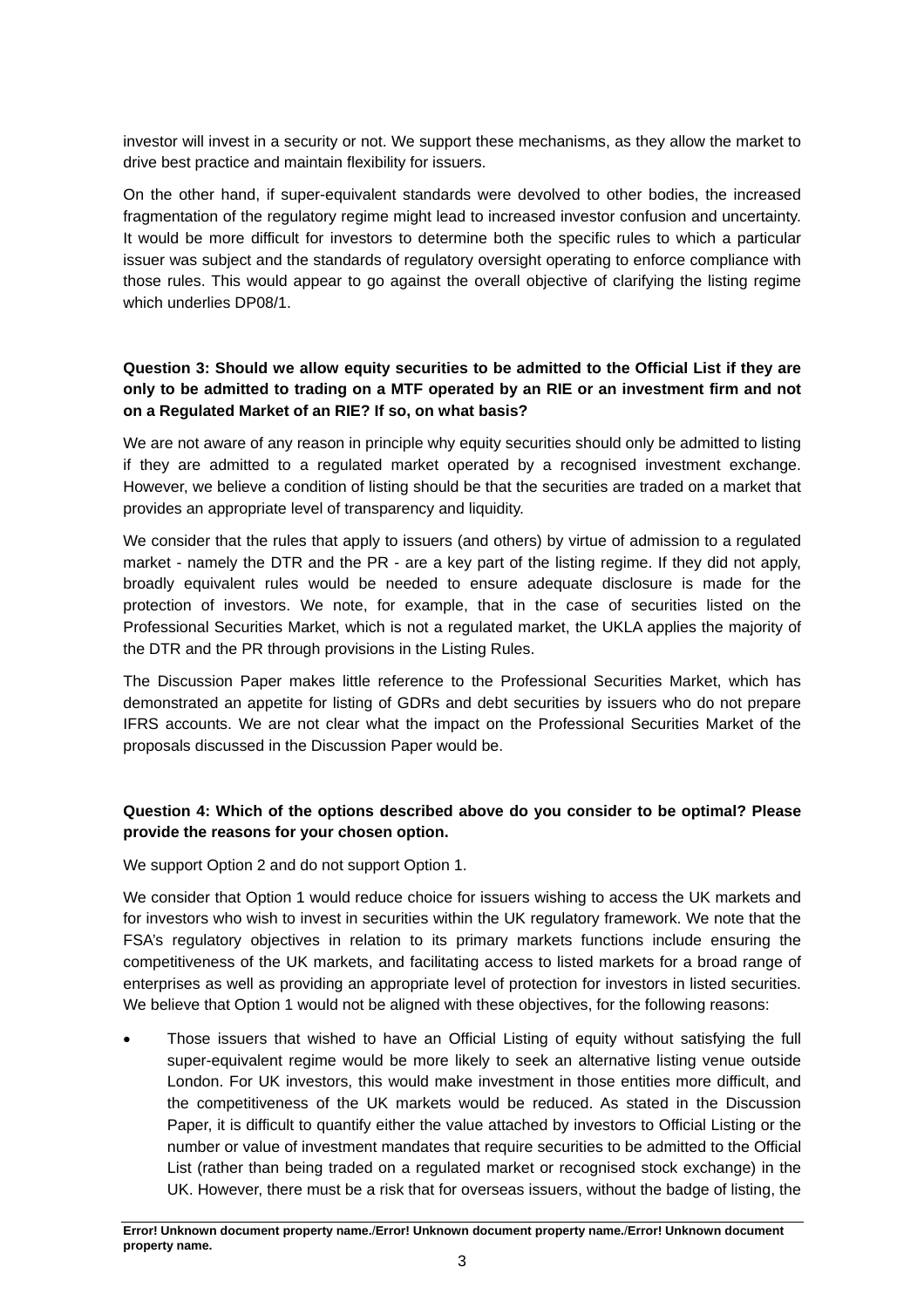range of investors available to issuers would be greatly reduced, and the cost of capital increased, thereby making London no longer a market of choice for such issuers.

- A particular category of investor which may be affected by the proposal is life insurance companies engaged in linked long term insurance business who may only invest in assets that are included in the permitted links set out in the FSA's COBS 21.3.1. One of these categories is "Listed securities" , defined as any security (including a share, debenture or warrant) that is admitted to an "official list". "Official list" is defined as the official list maintained by the FSA as the UK Listing Authority and any corresponding list maintained by a competent authority for listing in another EEA state. This is a narrower definition than a "regulated market" and would mean that life insurance companies would have to examine whether some of their holdings were permitted as "permitted unlisted securities".
- The status of Official Listing enables the FSA to introduce super-equivalent rules where it considers this is appropriate. Although the FSA's general policy stance is to limit superequivalence to primary or "Tier 1" listings, in some areas it already imposes rules beyond the directive minimum. The reserve power to impose super-equivalent measures could be an important element of investor protection in the future.

We do not see any need for substantive change in the structure of the regime and therefore support Option 2. In particular, maintaining the status quo as regards the listing of GDRs and secondary shares avoids the risk of unintended and unforeseen consequences for investors or issuers. By offering a range of listing options to issuers, Option 2 would help to maintain the international competitiveness of the UK markets.

We believe that the objective of protecting investors can be achieved by introducing greater clarity as to what the status of listing does - and, equally importantly, does not - imply. Listing implies that certain rules apply to an issuer but it is not a guarantee of quality. We feel the focus should be on educating investors about the limitations of the concept of listing, and on disclosure by issuers of the rules that apply to them (both under the listing regime itself and, for overseas issuers, under the applicable laws of their own jurisdictions).

#### **Question 5: What are your views about opening up Secondary Listing for UK incorporated companies?**

We believe that the availability of choice of listing regimes (alongside AIM, the London Stock Exchange's new Specialist Funds Market, and other UK markets, such as PLUS) is a significant contributor to the UK's importance as a leading financial centre, and should continue to be encouraged and enhanced. For this reason, we would in principle support offering further choice by making secondary (Tier 2) listing available to UK equity issuers if there were demand for this from issuers and investors. Moreover, we do not see any justification for a UK incorporated company operating under the Companies Act 2006 (and therefore subject, for example, to the obligations to publish an enhanced business review and directors' remuneration report) being at a disadvantage to a company incorporated in, for example, a tax haven jurisdiction without these company law features.

On the other hand, we recognise that market forces (such as the greater benefits to be gained from a listing if accompanied by inclusion in the FTSE UK index series, which requires a primary listing) may make this a relatively unattractive option, at least for issuers who would be eligible for the FTSE indices. It is also obvious that as this would be a novel category, it would need to be made clear to investors that UK companies could be within more than one listing category (in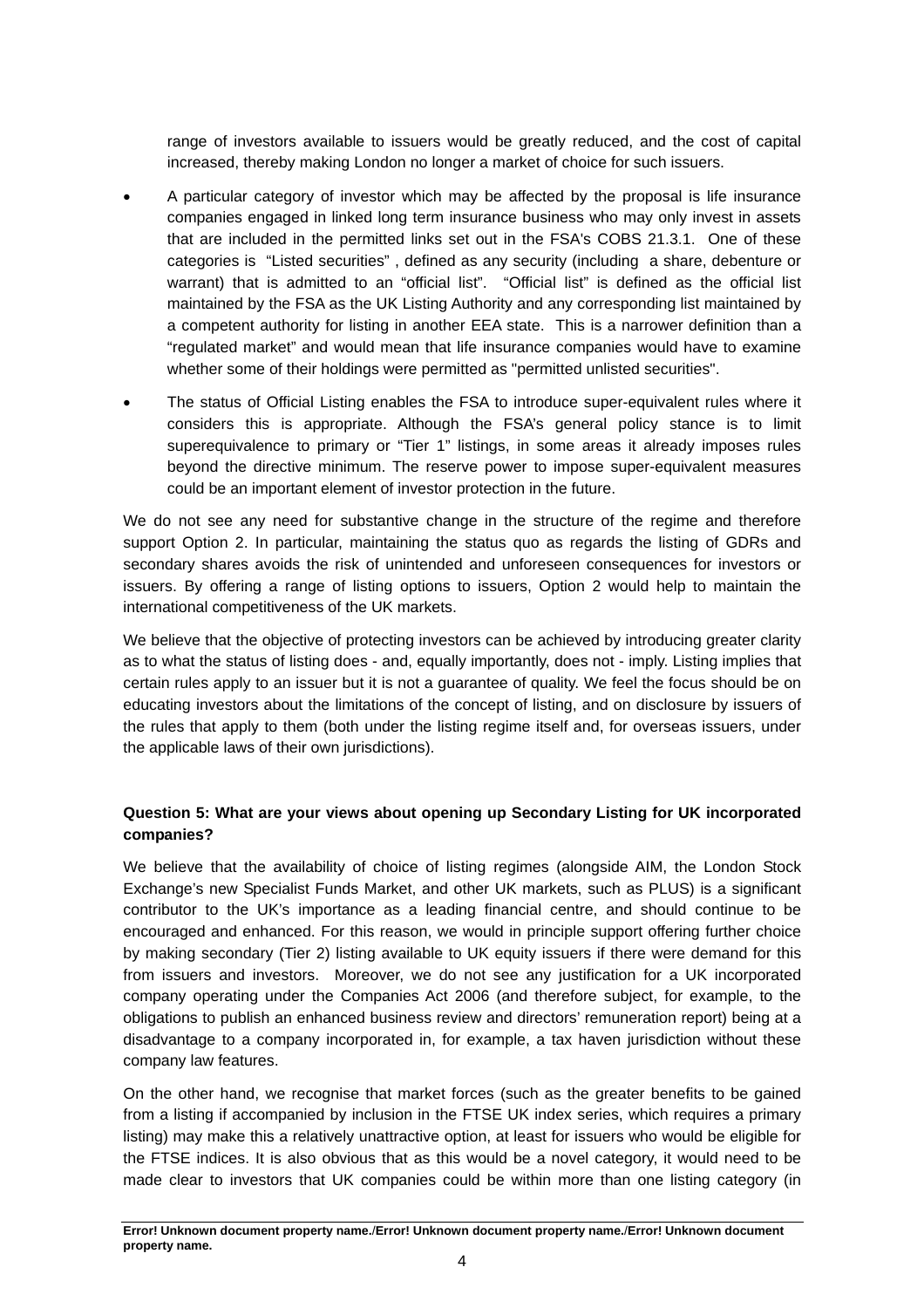addition to AIM). Since the AIM requirements would in some respects be more onerous, the distinction between this type of listing and AIM would also need to be made fully transparent.

#### **Question 6: What are your views on how the provisions we have described above under core requirements should apply to overseas Primary Listed companies?**

We recognise the importance of pre-emption rights and compliance with the Combined Code to many investors. However, focusing on those issues misses a fundamental issue, which is that there are many other respects in which an overseas company will differ from a UK company. We agree with the point made at paragraph 6.20 of the Discussion Paper that a "comply or explain" statement will provide false comfort if the company law applicable to the issuer does not offer the same shareholder rights as UK law. We believe that the current obligation on an overseas company to report on the ways in which its actual practices differ from the Combined Code is sufficient. The goal of increased transparency regarding the governance of non-UK issuers would be better served by more general disclosure regarding the rights of shareholders, the responsibilities of directors and other shareholder protections, and how these differ from the corresponding UK provisions.

#### **Question 7: Should we require the appointment of a sponsor for a transaction involving the issuance of GDRs? If not, are there any other responses to the significant growth in GDRs that are necessary?**

We believe that requiring a sponsor for GDRs is inappropriate, given that the GDR regime is aimed at professional investors. The disclosure standards and the responsibility rules that apply to GDR issuers have been determined on this basis, and are less than those that apply to listings of shares (including directive-minimum listings). It would merely confuse the distinction between the different categories of listing for a feature of the primary share listing regime to be applied to GDRs when GDRs are in other respects subject to a lighter regime than directive-minimum listings of shares.

We believe that the current regime for GDRs offers a convenient route for UK investors to access securities of emerging market issuers. GDRs give investors the advantage of being able to trade and settle more easily, and this must be preferable to forcing investors - if they wish to take advantage of the opportunity to invest in that entity - to buy the shares on an overseas exchange. Making GDR listing more onerous would very likely result in GDR issuers simply opting for admission to another EEA or non-EEA market for GDRs or listing shares on their home or another exchange. This is likely to be disadvantageous to those UK investors who wish to invest in those entities, compared with having such entities as UK home state issuers, subject to regulation by the FSA.

The intention of the EU directives on listing and admission to trading is to encourage a pan-European trading market and London is part of increasingly global markets. In this context, investors are increasingly seeking investment opportunities in major economic entities regardless of their location of listing. Attracting such issuers to the UK markets must be to the benefit of the UK markets, UK investors, and the reputation of the UK as a financial centre.

To the extent that there are investor protection concerns relating to GDRs in general, we consider the focus should be on disclosure in prospectuses, clarification of the listing regime and appropriate conduct of business rules to prevent mis-selling.